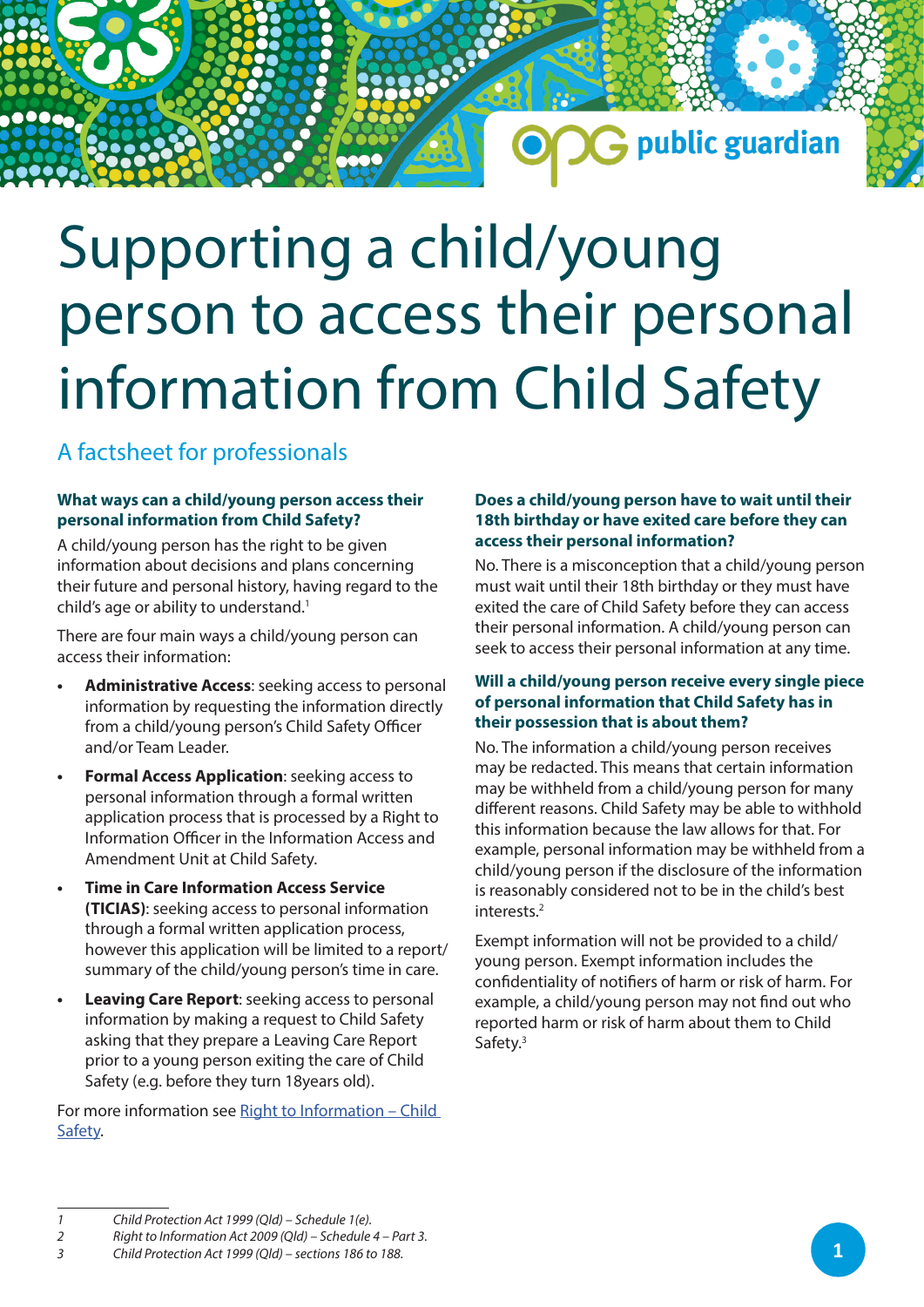

#### **What is the process for a child/young person to access their personal information?**

#### 1. Administrative Access

Child Safety should be proactively sharing information with the child/young person given the rights of the child/young person to be given information about decisions and plans concerning their future and personal history, having regard to the child's age or ability to understand.4

You can send an email to the Child Safety Officer and Team Leader requesting that the child/young person be provided with their personal information. In the email be clear and specific about what information the child/young person wants (e.g. a copy of their case plan, a medical report, a shift report written by their placement, decision letter regarding family contact/ placement).

You should request that the information be disclosed to the child/young person through administrative access, and also ensure that Child Safety provide support to the child/young person to digest and understand information and decisions that are made.

#### 2. Make a complaint if Administrative Access is denied

If Child Safety do not provide information through Administrative Access, you may want to support the child/young person to make a complaint about this.

For more information on how to make complaints to Child Safety please see the Child Safety [website.](https://www.csyw.qld.gov.au/contact-us/compliments-complaints)

#### 3. Formal Application

#### *Right to Information and Information Privacy Access (RTI) Application*

If the complaint does not resolve the matter or the child/young person does not want to complain, then consider supporting them to make a formal application. At a minimum these applications take 25 days to process, but Child Safety may seek an extension of this timeframe.

An RTI application must have a certified copy of the child/young person's identification. For example, a certified copy of their birth certificate or learner's licence. If a child/young person does not have access to this then you can ask Child Safety to provide the child/young person with a certified copy of their birth certificate.

For a RTI Application to be successful it will need to specify what information is sought to be released. For example, you should ask for specific documents like a case plan, medical report or case notes completed by a Child Safety Officer.

When sending the RTI Application you should also ensure that the Child Safety Officer and Team Leader receive a copy of the final RTI application.

You can access the Right to Information and Information Privacy Access Application on the Right to Information [website.](https://www.rti.qld.gov.au/__data/assets/pdf_file/0005/133277/RTI-Access-App-form.pdf)

Note that an RTI Application requesting a copy of a child/young person's entire file may not be processed in one application, particularly if a child/young person has been in care for a significant period of time.

#### *Time in Care Information Access Service Application (TICIAS)*

If you make a TICIAS application on behalf of a child/ young person, you should explain to them that this is a summary/report of their time in care and may not have the information that they are seeking (if a child/young person is seeking particular information then a RTI Application may be a more appropriate application).

The types of documents that will be included in this summary/report can be photos, school reports, certificates, medical reports, summary of placements.

You can access the Time in Care Information Access Service (TICIAS) application form on the Child Safety [website](https://www.csyw.qld.gov.au/resources/dcsyw/about-us/right-to-information/ticias-application-form.pdf).

#### *Leaving Care Report*

You should eplain to the child/young person that this is a summary/report of their time in care and may not have the information that they are seeking (if a child/young person is seeking particular information then a RTI Application may be a more appropriate application). It is similar to a TICIAS Application but is a less formal approach to obtaining a Report.

Types of documents that will be included in this summary/report are confirmation of care letter, information about the young person's time in care, attendance at schools and summary of placements. It is recommended that the request for a Leaving Care Report be made in writing to the Child Safety Officer and Team Leader.

You can access more information about Leaving Care